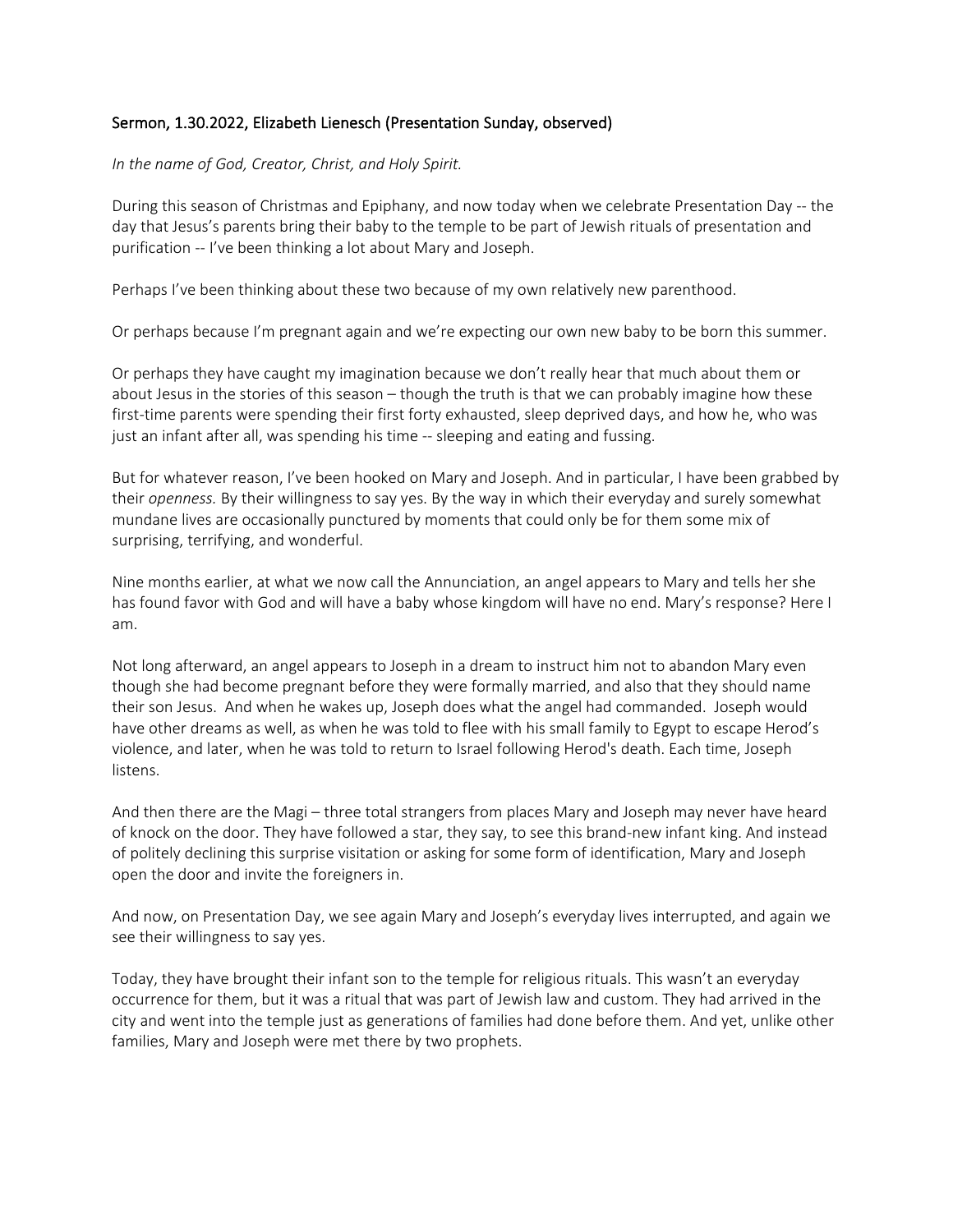There's Anna. Anna has lived in the temple for years, constantly praying and fasting. She sees Jesus with his parents and knows there is something special about this baby. She gathers others around her, telling everyone who will listen that this child is destined to bring the "redemption of Jerusalem."

And then there's Simeon. An old man who has listened to the guidance of the Holy Spirit, who has been told he will not die before seeing the Messiah. He too sees Jesus and knows his work has been completed, he has seen Israel's future salvation and can "go in peace." From his words, we get the beautiful closing language in the Episcopal Compline Service – "Lord you now have set your servant free to go in peace as you have promised, for these eyes of mine have seen the savior, whom you have prepared for all the world to see."

As for Mary and Joseph, Luke tells us in our Gospel lesson for today that "they were amazed at what was being said" about their baby. For sure. And surely, they were even more amazed when Simeon turns to Mary and says: "This child is destined for the falling and the rising of many in Israel, and to be a sign that will be opposed so that the inner thoughts of many will be revealed – and a sword will pierce your own soul too."

There is a wondrous but also disturbing quality to these words, and perhaps to the entire encounter with Anna and Simeon. Once again, as with the angels and the Magi, Mary and Joseph are pulled from their everyday lives into a reckoning with something mysterious, terrifying, and immensely larger than themselves.

And once again, they remain open. They allow the aged Simeon to hold their infant son. They hear his words, and accept his blessing. Rather than trying to dodge Simeon and Anna, people whom it may have been tempting to simply cross the street to avoid, they are open to the words of the prophets, and to both the worry and wonder the encounter may have brought.

So today, on Presentation Sunday, as Mary and Joseph wrap up their visit to the Temple and return with their child to their home in Galilee, and as we begin to say goodbye to them as main characters in our weekly readings, I invite us to remember their spirit of openness and take inspiration from it.

Let us learn from them to expect God's miraculous presence even as we go about the everyday tasks of our lives.

Let us be open, as they were, to accepting the gifts that others might bring us, particularly those gifts that are unexpected or those others who may seem a little strange.

And let us listen to the prophets, both the prophets of old like Simeon and Anna, and the prophets of our own day and age. Prophets like Martin Luther King, Desmond Tutu, and Stephanie Spellers, whose writings we heard during our Dr. King service a few weeks ago.

As followers of the way of Jesus, we are called to be open to and even to seek out these encounters with truthtellers. We are called to listen to the angels, to open the door to the Magi, to stop and talk with strangers who come to us with unexpected and discomforting messages.

We can do this in many ways – by going out into the world and finding ways to serve others, by finding time for silence in our lives so that we might listen for the movement of the spirit, by building relationships with people who are different from us, and who we know will push us to think differently.